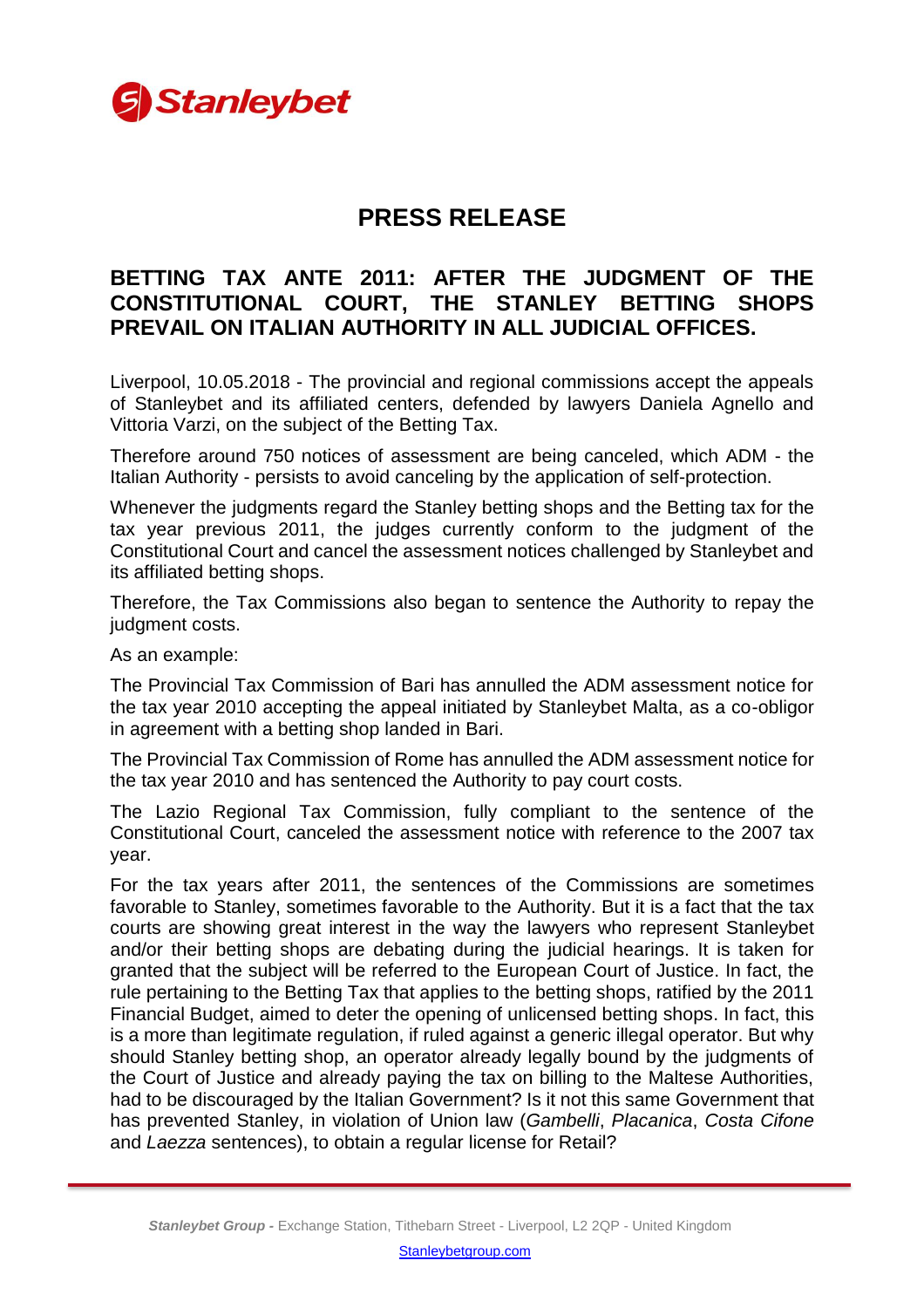

It is clear that the 2011 Financial Budget represented a further form of 'fiscal discrimination' for Stanley, towards the Company and the betting shops in agreement. From this perspective, ADM officials were allegedly instrumental in the infringement of EU law, and this is the reason why Stanley has always been committed to prior and fully warn ADM and its officials.

In this context, Tax Courts are increasingly agreeing with the sentences of the ECJ. Therefore, their sentence is in favor of Stanley and their betting shops also for years after 2011, without the need for any new appeal to the Court of Justice.

Referring to this, the Tax Commission of Bologna - with a recent ruling dated 12.04.2018 - accepted the appeals lodged by Stanley and the affiliated betting shops represented by the lawyers Daniela Agnello and Vittoria Varzi. The sentence was based on the motivation that the claim to impose a double tax on an economic operation is not admissible only because it had (partial) performance in the Italian territory, because the same operation has been taxed in another country (Malta in that particular case). Moreover, the Judges wrote in the sentence that does not seem to be acceptable the opinion expressed by the opposing Authority that the betting shop manager would be a taxable subject, as a betting manager. Besides, the Judges also stated that the party that actually manages the bet, as well as the bettor, is not the betting shop (manager), but the foreign operator that appears the actual interested in the result of the game (see the Court of Justice of the EU, case C-89/05 13.07.2006, Criminal Casing sentence 26728/2015 and Council of State sentence 1992/2015).

The Tax Commission of Bologna therefore canceled the ADM assessment notices.

[Stanleybetgroup.com](http://www.stanleybetgroup.com/)